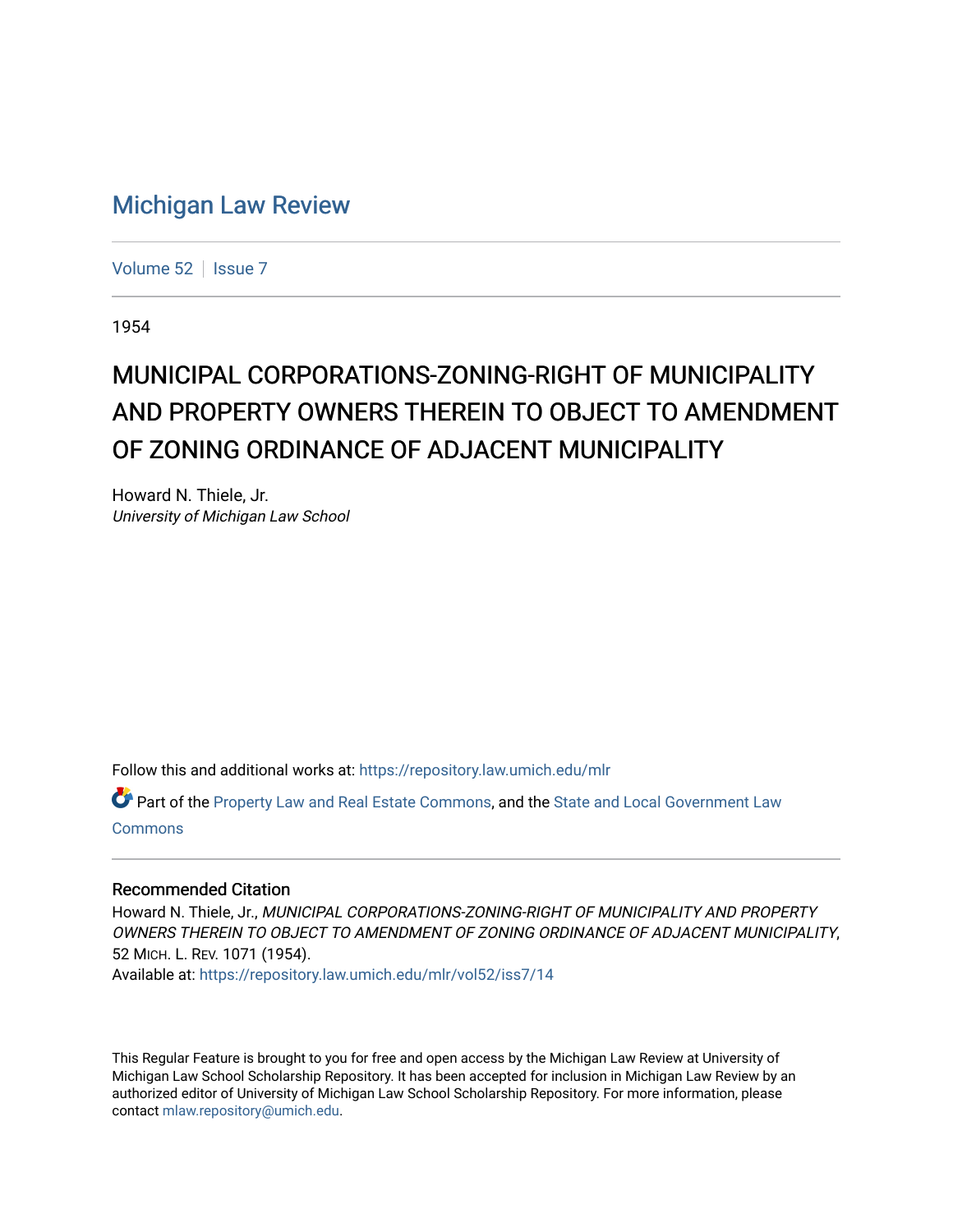MUNICIPAL CORPORATIONS-ZONING-RIGHT OF MUNICIPALITY AND PROP-ERTY OWNERS THEREIN TO OBJECT TO AMENDMENT OF ZONING ORDINANCE OF ADJACENT MUNICIPALITY-The borough of Dumont in New Jersey amended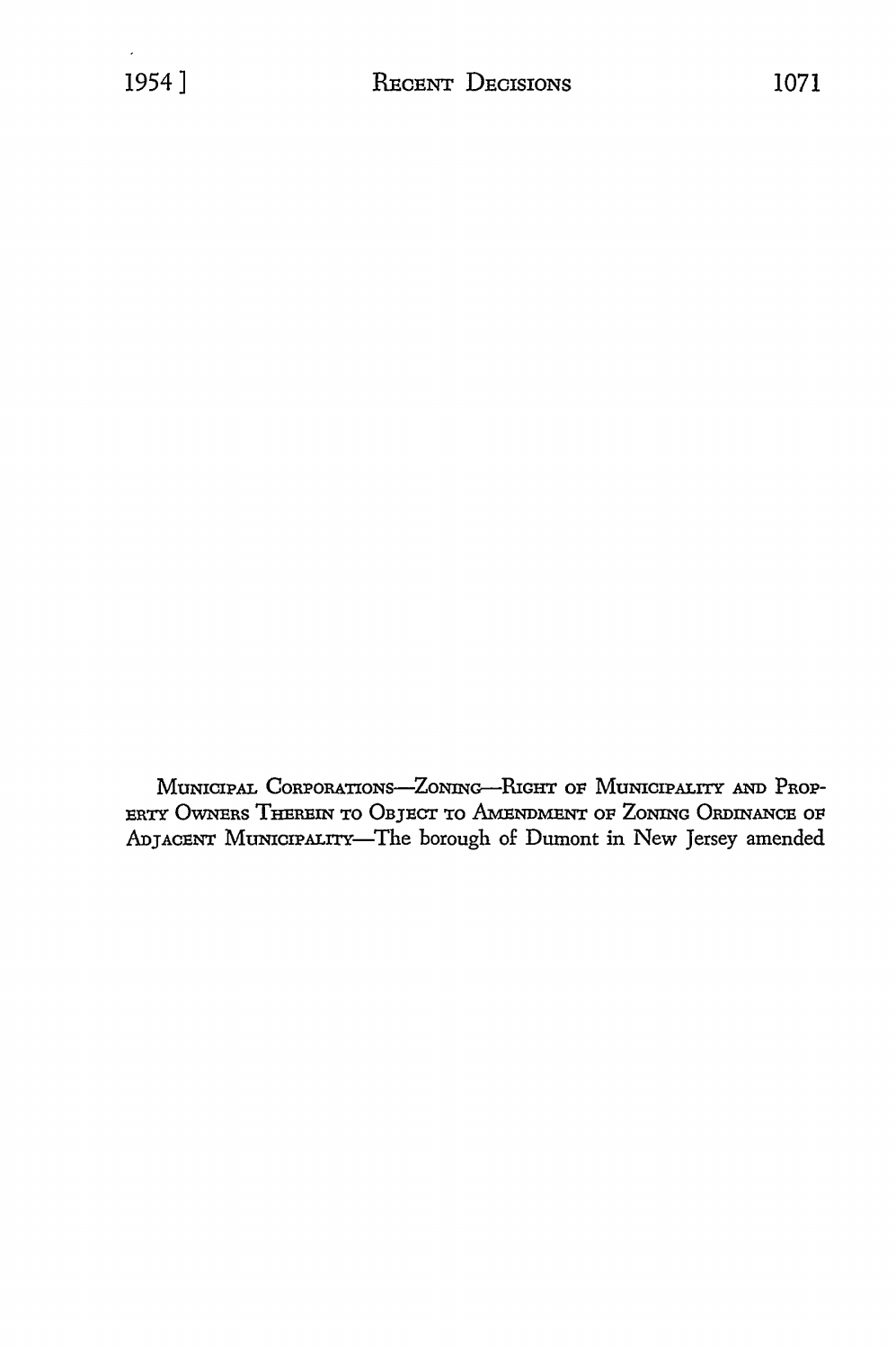its zoning ordinance to change one city block from a residential area to a district in which business user would be permissible. The amendment occasioned objections By certain boroughs which were adjacent to the reclassified block, property owners in the adjacent boroughs, property owners in Dumont, and property owners in the block itself. On suit in lieu of prerogative writ by these parties, *held,* ordinance set aside. Where several boroughs are adjacent to the block of the defendant borough, and in reliance on the residential character of the whole area single family dwellings are erected in all the boroughs, property owners in adjacent boroughs have vested rights to benefits from the zoning restrictions of defendant borough, subject only to a proper exercise by defendant of its police power. The adjacent boroughs are proper parties to contest the validity of the amendment. *Borough of Cresskill v. Borough of Dumont,* (N. J. Super. Ct. 1953) 100 A. (2d) 182.

Amendment or repeal of zoning ordinances is subject to the same restrictions as the first enactment.<sup>1</sup> Thus, a municipality may amend its ordinance only where such amendment is reasonably necessary to the promotion of public health, safety, morals, general welfare, or other legitimate exercise of police power.<sup>2</sup> It is sometimes stated, as in the principal case, that property owners have vested rights to the benefits from a zoning ordinance.<sup>3</sup> However, since legislative acts of a municipality are involved, it appears more nearly accurate to say that property owners acquire no vested rights under a zoning ordinance, and that amendments to, or repeal of zoning ordinances do not deprive property owners of legal rights where the amendments are made in the public interest to promote the health, safety, morals, or general welfare.<sup>4</sup> In order to have legal standing to object to the validity of an ordinance or amendment, a person must be an aggrieved party.5 Perhaps the most obvious example is that of the property owner who is planning a business or factory in reliance on the zoning ordinance only to have his lot reclassified as residential. It is in this situation that the courts are most likely to give relief, holding that a property owner has a right to rely on an ordinance not being changed unless the change is required for public good.6 The indulgence of courts is especially great where the owner bas obtained a building permit or license and bas started construction under

1 Shannon v. Building Inspector of Woburn, (Mass. 1952) 105 N.E. (2d) 192; Trust Co. of Chicago v. Chicago, 408 ID. 91, 96 N.E. (2d) 499 (1951); Clifton Hills Realty Co. v. Cincinnati, 60 Ohio App. 443, 21 N.E. (2d) 993 (1938).

<sup>2</sup>Hasbrouck Heights Hospital Assn. v. Borough of Hasbrouck Heights, 27 N.J. Super. 476, 99 A. (2d) 591 (1953); Rodgers v. Tarrytown, 302 N.Y. ll5, 96 N.E. (2d) 731 (1951).

3 People v. Stanton, 211 N.Y.S. 438 (1925); Pelham View Apartments v. Switzer, 224 N.Y.S. 56 (1927). .

<sup>4</sup>Chayt v. Maryland Jockey Club of Baltimore City, 179 Md. 390, 18 A. (2d) 856 (1941); Page v. Portland, 178 Ore. 632, 165 P. (2d) 280 (1946).

<sup>5</sup>8 McQmLLAN, MUNICIPAL CORPORATIONS, 3d ed., §25.292 (1950).

6 Western Theological Seminary v. Evanston, 325 ID. 511, 156 N.E. 778 (1927); Zilien v. Chicago, 415 Ill. 488, 114 N.E. (2d) 717 (1953); Phipps v. Chicago, 339 Ill. 315, 171 N.E. 289 (1930); Rex v. Borough of Lansdale, 66 Montg. 186 (1953).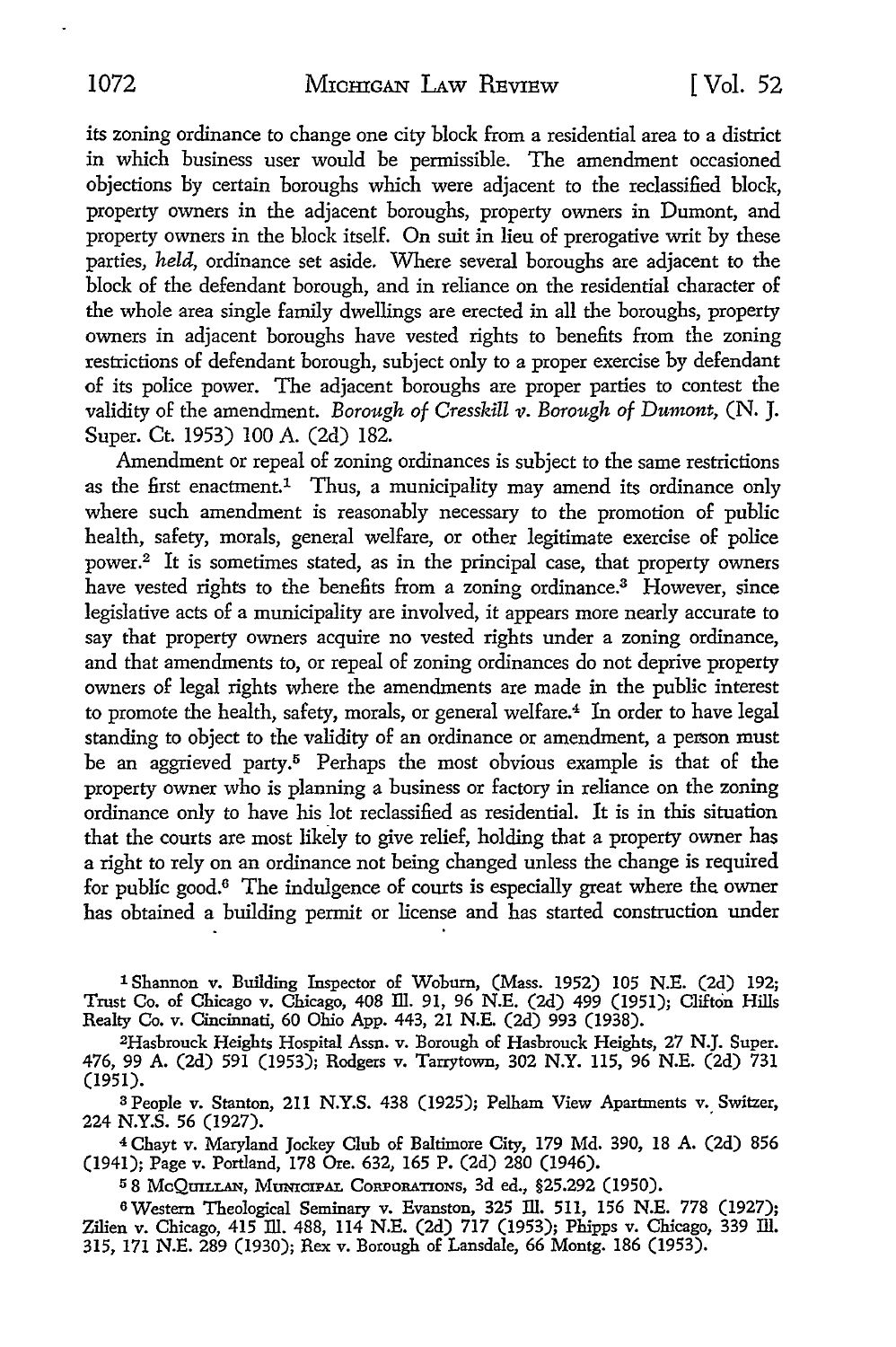$it^7$  However, where the amendment is really necessary to the public good, it will be held valid in spite of individual injury.<sup>8</sup> Also well within the definition of an aggrieved party is the neighboring property owner whose land suffers in value because part of the residential district in which he lives is changed to a commercial area. Here again the courts usually declare amendments invalid when they are not reasonably founded in the public good,<sup>9</sup> but uphold them when they are not arbitrary.<sup>10</sup> A much more difficult question is presented when objection is made by a property owner who is not within the zoning district affected by the amendment. Though the problem does not often occur, it is presented squarely by the principal case, for several of the plaintiffs were outside the zoning district. There is little authority on the question, but some cases lend support to the proposition that one outside the zoning district cannot question the validity of an ordinance,<sup>11</sup> while others support the opposite rule.<sup>12</sup> As long as a party owns property near enough to suffer an appreciable loss in value and is within the municipality, there appears to be no reason not to consider him an aggrieved party. The problem is still more difficult when, as in the principal case, the complaining party is beyond both the zoning district and the municipality.13 The extensive repercussions which might result from requiring that an amendment be reasonable in its effect on property not only in the town in which it was enacted, but also in all the territory contiguous to the town, justify the view that owners of property outside the municipality should not be able to object.14 In holding that adjacent municipalities, as well as property owners in those municipalities, are proper parties to question the validity of an amendment, the court in the principal case has extended the concept of the aggrieved party beyond any authority which has been discovered. It has been held that a borough may prosecute an appeal from a court order setting aside a zoning board order denying a petition for a variance from the zoning ordinance provisions;15 and that where plaintiff's property is on the edge of municipality A, the court will consider the presence of a business area across the street from plaintiff's property, even though the businesses are in

<sup>7</sup>Coldwater v. Williams Oil Co., 288 Mich. 140, 284 N.W. 675 (1939); People v. Bales, 224 App. Div. 87, 229 N.Y.S. 550 (1928); Willis v. Town of Woodruff, 200 S.C. 266, 20 S.E. (2d) 699 (1942).

BOsbom v. Darien, 119 Conn. 182, 175 A. 578 (1934); Brady v. Keene, 90 N.H. 99, 4 A. (2d) 658 (1939).

9Wilcox v. Pittsburgh, (3d Cir. 1941) 121 F. (2d) 835; Clifton Hills Realty Co. v. Cincinnati, 60 Ohio App. 443, 21 N.E. (2d) 993 (1938).

lOEggebeen v. Sonnenburg, 239 Wis. 213, 1 N.W. (2d) 84 (1941); State v. Superior Court, 155 Wash. 244, 284 P. 93 (1930); Cassel Realty Co. v. Omaha, 144 Neb. 753, 14 N.W. (2d) 600 (1944).

11Kimberly v. Town of Madison, 127 Conn. 409, 17 A. (2d) 504 (1941); Fairfax County v. Parker, 186 Va. 675, 44 S.E. (2d) 9 (1947).

<sup>12</sup>Appley v. Township Committee of Township of Bernards, 128 N.J.L. 195, 24 A. (2d) 805 (1942).

13 This was the situation in Kimberly v. Town of Madison, note 11 supra, and the court held that the plaintiff had no standing to question the validity of the ordinance.

15 Perelman v. Board of Adjustment of Borough of Yeadon, 144 Pa. Super. 5, 18 A. (2d) 438 (1941).